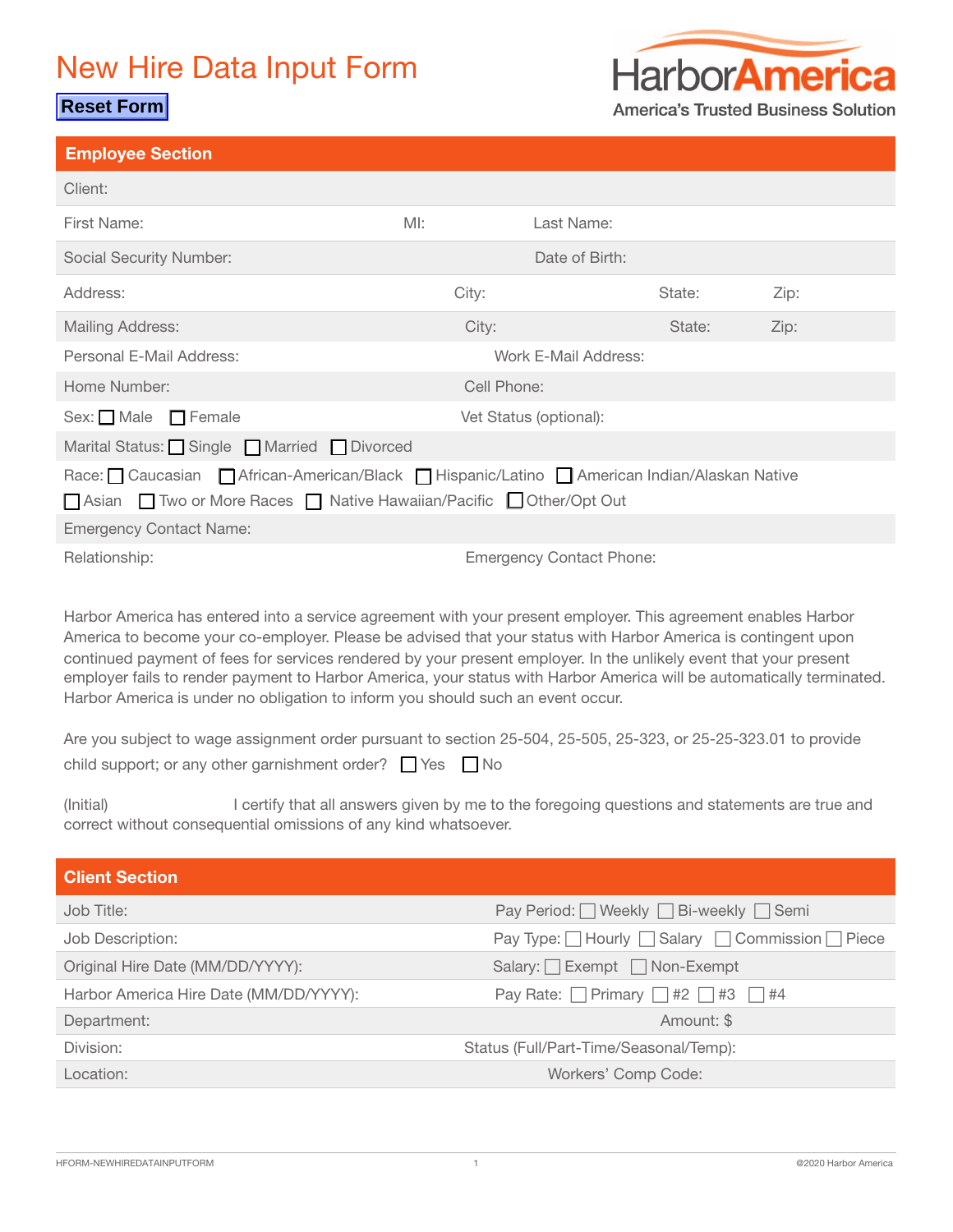# New Hire Data Input Form

### NOTICE TO EMPLOYEE Labor Code section 2810.5

| <b>Employee</b>                                                                                                                                                                                                                                                                                                                               |
|-----------------------------------------------------------------------------------------------------------------------------------------------------------------------------------------------------------------------------------------------------------------------------------------------------------------------------------------------|
| Employee Name:                                                                                                                                                                                                                                                                                                                                |
| <b>Start Date:</b>                                                                                                                                                                                                                                                                                                                            |
| <b>Employer</b>                                                                                                                                                                                                                                                                                                                               |
| Legal Name of Hiring Employer:<br>Is hiring employer a<br>staffing agency/business (e.g., Temporary Services Agency; Employee Leasing Company; or Professional Employer<br>Organization [PEO])? Ves ∩ No                                                                                                                                      |
| Other Names Hiring Employer is "doing business as" (if applicable):                                                                                                                                                                                                                                                                           |
| Physical Address of Hiring Employer's Main Office:                                                                                                                                                                                                                                                                                            |
| Hiring Employer's Mailing Address (if different than above):                                                                                                                                                                                                                                                                                  |
| Hiring Employer's Telephone Number:                                                                                                                                                                                                                                                                                                           |
| If the hiring employer is a staffing agency/business (above box checked "Yes"), the following is the other entity<br>for whom this employee will perform work:                                                                                                                                                                                |
| Name:                                                                                                                                                                                                                                                                                                                                         |
| Physical Address of Main Office:                                                                                                                                                                                                                                                                                                              |
| <b>Mailing Address:</b>                                                                                                                                                                                                                                                                                                                       |
| Telephone Number:                                                                                                                                                                                                                                                                                                                             |
| <b>Wage Information</b>                                                                                                                                                                                                                                                                                                                       |
| Overtime Rate(s) of Pay:<br>Rate(s) of Pay:                                                                                                                                                                                                                                                                                                   |
| $\Box$ Shift<br>Week $\Box$ Salary $\Box$ Piece rate<br>Commission<br>Rate by (check box): $\Box$ Hour<br>Day<br>$\mathbf{1}$<br>Other (provide specifics):                                                                                                                                                                                   |
| Does a written agreement exist providing the rate(s) of pay? (check box) $\Box$ Yes<br>No.                                                                                                                                                                                                                                                    |
| If yes, are all rate(s) of pay and bases thereof contained in that written agreement? $\Box$ Yes $\Box$ No                                                                                                                                                                                                                                    |
| Allowances, if any, claimed as part of minimum wage (including meal or lodging allowances):                                                                                                                                                                                                                                                   |
| (If the employee has signed the acknowledgment of receipt below, it does not constitute a "voluntary written")<br>agreement" as required under the law between the employer and employee in order to credit any meals or lodging<br>against the minimum wage. Any such voluntary written agreement must be evidenced by a separate document.) |

Regular Payday: